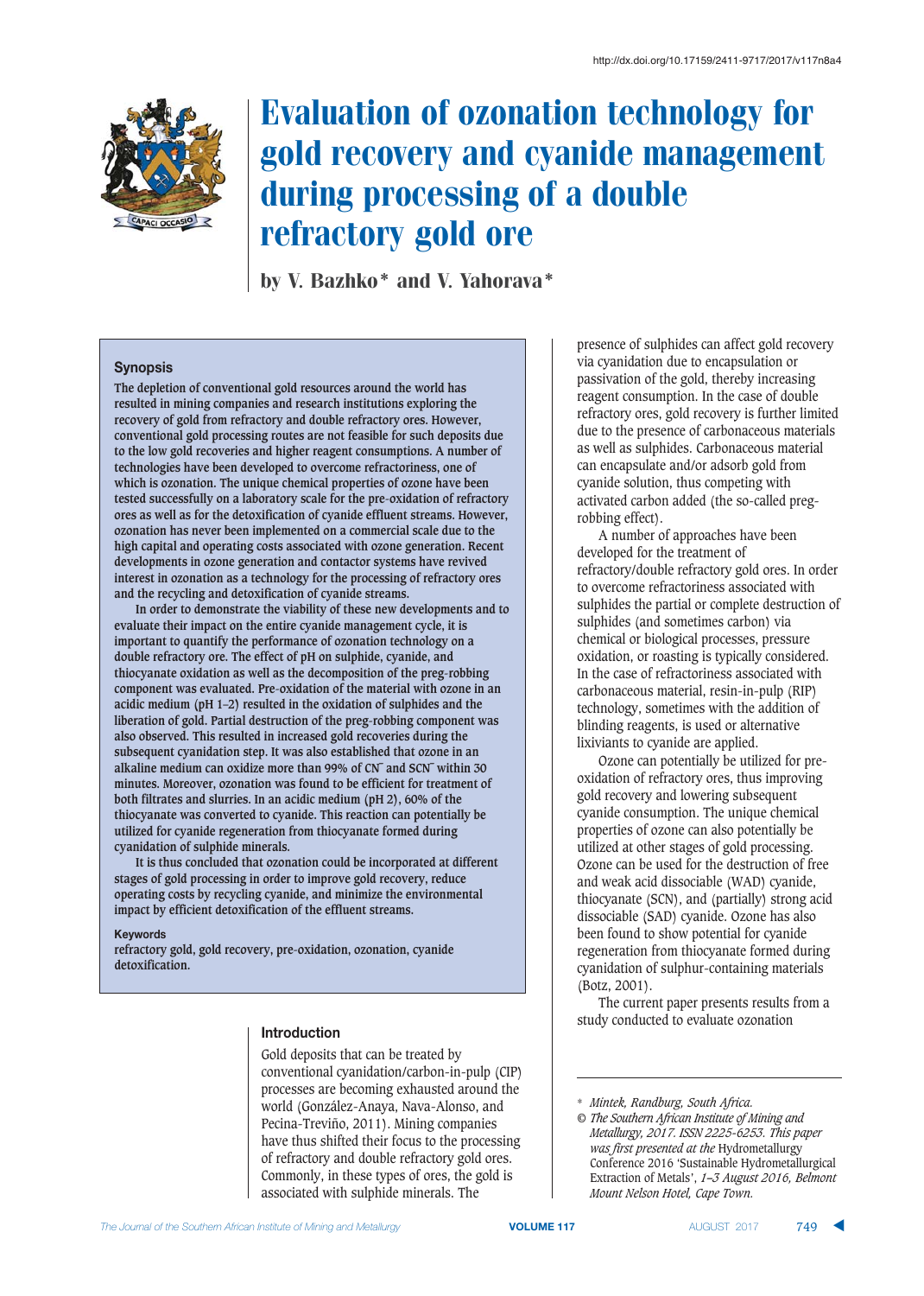technology for processing of a South African double refractory ore sample which yields a low gold recovery via conventional cyanidation.

#### **Background theory**

Ozone is a powerful oxidant with a high standard oxidation potential in both acidic and alkaline media (Lurje, 1971):

$$
O_3 + 2H^+ + 2e^- \to H_2O^- + O_2
$$
  
\n
$$
O_3 + H_2O \to 2e^- \to 2OH^- + O_2
$$
  
\n
$$
E^0 = 2.07 \text{ V}
$$
  
\n
$$
E^0 = 1.24 \text{ V}
$$
  
\n[1]

and which readily reacts with species containing multiple bonds such as C=C, C=N, and N=N, as well as. ions such as  $S^{2}$  with the formation of  $SO_4^{2}$  ions.

Ozone has a limited solubility in water, which depends on a number of parameters such as ozone concentration in the gas phase, temperature, and pH. Henry's Law describes the linear correlation between the concentration of ozone in the gas  $(O_{3g})$ ) and aqueous  $(O_{3s})$  phases (Lenntech, 1998):

$$
Hc = O_{3g}/O_{3s}
$$
 [3]

The Henry's Law constant (Hc) is a function of temperature, pH, and ionic strength of the liquid phase.

The negative effect of temperature on ozone solubility in 'pure' water is described by Equation [4] (Bin, 2006):

 $H_c = a \exp(bt)$  [4] where  $a = 1.599 \pm 0.0164$ :  $b = 0.0473 \pm 0.0004$  in the temperature range from

0 to 60°C

*t* is temperature in °C.

An increase in pH value and ionic strength generally decreases ozone solubility, as shown in Figure 1 and Figure 2, respectively.

Ozone reacts with hydroxyl ions via multiple steps involving the formation of  $\text{O}_{H}$ ,  $\text{O}_{2}^{-}$ ,  $\text{O}_{3}^{-}$  and HO<sub>2</sub> $\text{O}_{2}$  radicals. The depletion is a chain process and has been described by different mechanisms (Ershov, 2009; Langlais, 1991).

At high pH values, the ozone decomposition rate is essential as shown in Figure 3.

If easily oxidized compounds are present in water, larger amounts of ozone will dissolve to satisfy the demand. A common problem associated with ozonation (especially in



Figure 1-Effect of pH on ozone solubility ratio (SR=1/H) (Bin, 2006)



Figure 2-Effect of ionic strength on the ratio of Henry's Law constants in salt solutions (H) and in water (H0) (Bin, 2006)



Figure 3—Effect of pH on the decomposition of ozone at 15°C (Grima, **2009)** 

laboratory-scale oxidation tests) is the poor mass transfer of ozone into the aqueous phase and the loss of ozone to the overlying headspace. In practical applications, ozone passing through the solution does not have sufficient contact time to reach equilibrium conditions, thereby resulting in lower solubilities than predicted from Henry's Law (Barlow, n.d.).

Additionally, the size of the gas bubbles has a significant effect on ozone distribution between the gas and liquid phases as well as its solubility. Large bubbles cause poor distribution since they tend to rise to the surface rapidly and release the ozone-air mixture into the headspace, whereas smaller bubbles promote intimate mixing and better lateral distribution through the saturated zone (Kollmeier, 2002).

The following parameters can affect the size of gas bubbles and therefore ozone dissolution (OzoneLab™ Instruments, n.d.):

- ➤ Type of gas-introducing system
- ➤ Type of impeller
- ➤ Agitation speed
- ➤ Gas flow rate.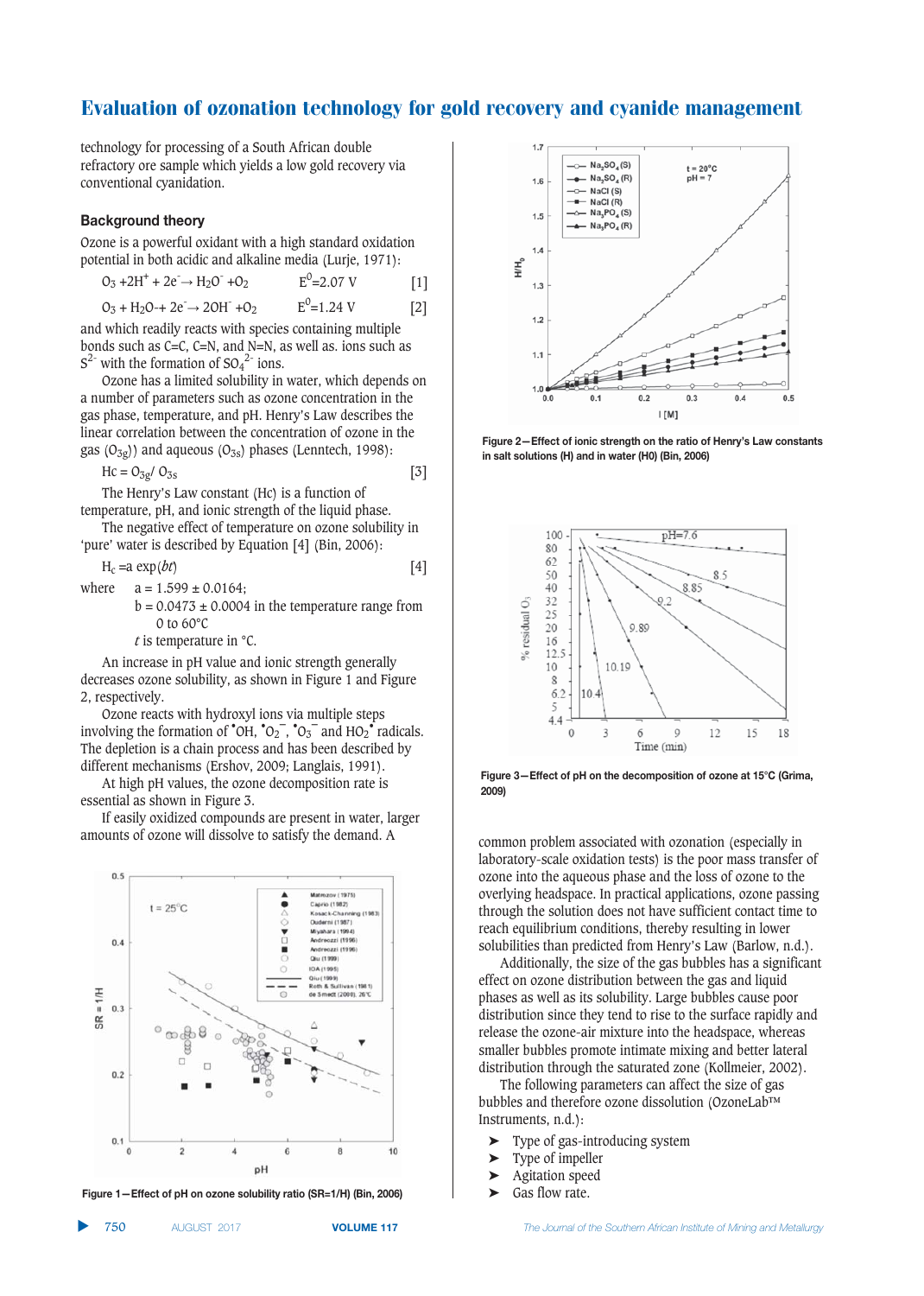Usually, higher gas flow rates increase the mass transfer coefficient and the amount of soluble ozone. However, increasing the volume of the carrier gas  $(0<sub>2</sub>$  or air) may result in the formation of larger bubbles which have poorer diffusion characteristics. An increase in mixing rate influences the gas-liquid transfer positively (Rodríguez-Rodríguez, 2014).

# **Experimental approach**

# **Chemical analysis**

The feed material was analysed for Au by standard fire assay, with Au finish using atomic absorption spectrometry (AAS) with a detection limit of 0.001 g/t. Base metals and Si were determined by inductively coupled plasma-optical emission spectrometry (ICP-OES) with a detection limit of 0.05%. Additionally, S and C speciation were determined by a combustion technique with detection limits 0.01–0.2% (depending on the species analysed).

# **Mineralogical analysis**

A portion of the feed material was pulverized and subjected to X-ray diffraction (XRD) analysis to identify the crystalline phases present and to determine their relative abundance. It should be noted that amorphous phases cannot be identified by this technique, and only crystalline phases present in amounts greater than approximately 3 mass% are usually detectable.

Polished sections were prepared from a further portion of the feed material for bulk mineralogy, base metal sulphides (BMS) search, and for the gold deportment study on an automated scanning electron microscope (AutoSEM).

# *Diagnostic leach procedure*

The diagnostic leach procedure involved the sequential dissolution of minerals associated with Au, commencing with the least stable, and then extracting the associated Au by cyanidation/resin-in-leach (RIL). The test conditions are specified in Table I.

# **Ozonation set-up**

The experimental set-up consisted of a 2 L glass baffled reactor, stirred mechanically with a slanted blade impeller. The reactor was equipped with electrodes for pH and Eh measurements. Ozone was produced from oxygen with a CD 2000P ozonator; the gas was fed into the reactor through a borosilicate glass sparger with a sintered filter candle with a porosity of four (10–16  $\mu$ m). The concentration of ozone in the gas outlet was determined by a BMT 964 ozone analyser.

All tests were conducted at the following conditions:

- ➤ Oxygen pressure of 10 psi (68.9 kPa)
- ➤ Oxygen flow rate of 10 cfh or 283 L/h
- ➤ Ozone concentration in the inlet gas (read off the BMT analyser) an average 40 g/Nm<sup>3</sup>, which corresponded to an ozone output of 19 g/h
- ➤ Agitation speed controlled at 400 r/min.

# *Pre-treatment of the ore*

Eight tests were conducted to evaluate the effect of pH, Eh, temperature, and oxidation time on pre-oxidation efficiency of the gold ore. Pre-treatment was conducted at 30% solids. Operating parameters such as Eh and ozone concentration in the gas phase were monitored. The test pH was adjusted to the required value by the addition of sulphuric acid.

| Step | <b>Test</b>                                                 | Sample                                       | <b>Leach conditions</b>                                                                   | Gold association                                            |  |  |
|------|-------------------------------------------------------------|----------------------------------------------|-------------------------------------------------------------------------------------------|-------------------------------------------------------------|--|--|
| 1    | Direct cyanidation                                          | Feed sample                                  | 30% solids, 10 kg/t NaCN,<br>pH 11, 24 h leach                                            | Free and exposed Au                                         |  |  |
| 2    | Resin-in-leach<br>(RIL)                                     | Feed sample                                  | 20% solids, 10 kg/t NaCN,<br>50 ml/L Minix resin, pH 11,<br>24 h leach                    | Au preg-robbed<br>(by difference)                           |  |  |
| 3    | Hydrochloric acid<br>leach (HCl)<br>followed by RIL         | Step 2 residue<br>after RIL test             | 20% solids, 2.5 M HCl at<br>70°C (till completion)<br>followed by RIL                     | Au associated with<br>minerals soluble in HCl               |  |  |
| 4    | Nitric acid leach<br>(HNO <sub>3</sub> ) followed<br>by RIL | Step 3 residue<br>after HCl/RIL<br>leach     | 20% solids, $50\% (v/v)$ HNO <sub>3</sub><br>at 70°C (till completion)<br>followed by RIL | Au associated with the<br>more stable sulphides and<br>mica |  |  |
| 5    | Roasting                                                    | Step 4 residue<br>after $HNO3$<br>/RIL leach | 2-3 h at $850^{\circ}$ C followed by<br>RIL                                               | Au associated with<br>carbonaceous minerals                 |  |  |
| 6    | Calculation                                                 |                                              |                                                                                           | Au is assumed to be<br>locked in gangue minerals            |  |  |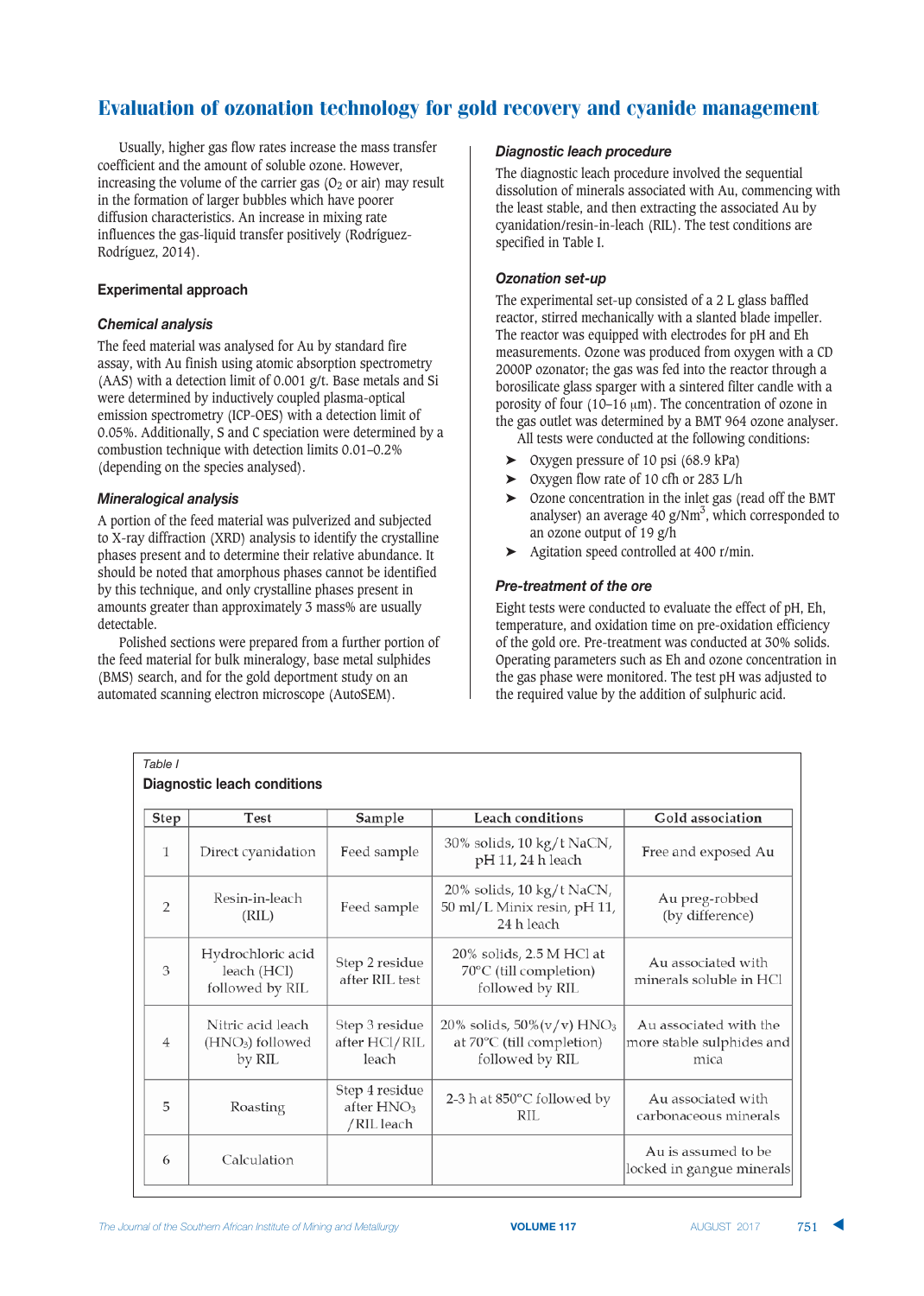# Cyanidation/RIL

A sub-sample of the ore ('as is' or pre-treated with ozone) was slurried to 30% (m/m) solids using Rand Water Board water. The pH of the slurry was adjusted to 10.5 by the addition of dry hydrated lime (AR grade). Exactly 2 kg/t sodium cyanide and 50 mL/L of the Minix® resin (in the case of RIL) were added. After 24 hours' residence time, the resin was screened, the slurry was filtered, and the solids were washed three times by re-pulping with deionized water, dried, and subjected to gold analysis by fire assay. The resin was eluted with 20 BV of acidic thiourea solution (1 M TU in 1 M HCl) at 60°C and the eluates analysed for Au by AAS with detection limit of 0.08 mg/L.

# $Detxification$

Test work was conducted on a sample of the slurry and filtrate generated during cyanidation of the sample. 1 L slurry and 700 mL solution were used for the test work. The filtrate contained 500 mg/L WAD CN and 350 mg/L SCN. The pH of the sample was maintained at a value of 10.5 by the addition of 1 M NaOH and the samples were treated with ozone. Solutions were analysed for CN species using segmented flow injection analysis (SFIA).

#### $C$ *yanide regeneration*

Three tests were done at different pH values. The test work was done on the PLS generated during cyanidation of the sample pre-oxidized with ozone at pH 2. A 350 mL sample of the liquor containing 1500 mg/L SCN was acidified to pH values of 2, 3, and 4 prior to ozonation. Agitation was very slow to minimize liberation of HCN gas. The solutions were sparged with ozone and analysed for CN species using SFIA.

#### **Results**

# $S$ *ample characterization*

A sample of the double refractory ore originating from a greenstone belt in South Africa was used for this study. The sample was milled to 80% -75 μm and the gold content

| Table II<br><b>Chemical composition of the sample</b> |              |  |  |  |  |  |
|-------------------------------------------------------|--------------|--|--|--|--|--|
| <b>Constituent</b>                                    | Value, % m/m |  |  |  |  |  |
| Mg                                                    | 2.24         |  |  |  |  |  |
| AI                                                    | 3.27         |  |  |  |  |  |
| Si                                                    | 23.00        |  |  |  |  |  |
| Ca                                                    | 3.39         |  |  |  |  |  |
| Ti                                                    | 0.15         |  |  |  |  |  |
| Fe                                                    | 14.7         |  |  |  |  |  |
| Zn                                                    | 0.11         |  |  |  |  |  |
| Cr                                                    | 0.052        |  |  |  |  |  |
| Mn                                                    | 0.36         |  |  |  |  |  |
| As                                                    | 0.30         |  |  |  |  |  |
| Sulphide                                              | 4.17         |  |  |  |  |  |
| Sulphate                                              | 4.90         |  |  |  |  |  |
| Elemental S                                           | 0.13         |  |  |  |  |  |
| Carbonate                                             | 11.92        |  |  |  |  |  |
| Organic C                                             | 1.12         |  |  |  |  |  |
| Au                                                    | $3.03$ g/t   |  |  |  |  |  |

determined in triplicate by fire assay at 3.03 g/t. The sample contained a significant amount of sulphides (4.17%) and 1.12% organic carbon, which can contribute to refractoriness through preg-robbing.

The chemical analysis of the sample is listed in Table II, and Figure 4 presents the bulk modal mineralogical analysis.

The bulk modal analysis presented in Figure 4 indicated that the sample contained about 20% sulphide minerals, of which 15% was pyrrhotite (which can cause refractoriness of the ore), 54% silicates, 20% carbonates, and 1% organic carbon (potential preg-robber).

Gold in the ore was present as native gold (12 mass%) and electrum (AuAg, 88 mass%) with majority of particles within the 0-4 um size class. Approximately 6% of the gold had free surface, while 82% was associated with pyrite, 5% with pyrrhotite, and 6% with silicate. From these results, the expected gold recovery via direct cyanidation of the ore was low.

The sample was subjected to a gold diagnostic leach, the main outcomes of which are presented graphically in Figure 5. The sample can be characterized as follows.

- ➤ Only 10% of the gold could be recovered via direct cyanidation
- ➤ Addition of the resin to the cyanide leach increased the gold recovery to 23%, indicating the presence of a preg-robbing component



**Figure 4-Mineralogical composition of the sample** 



**Figure 5-Gold association with different mineral phases** 

▲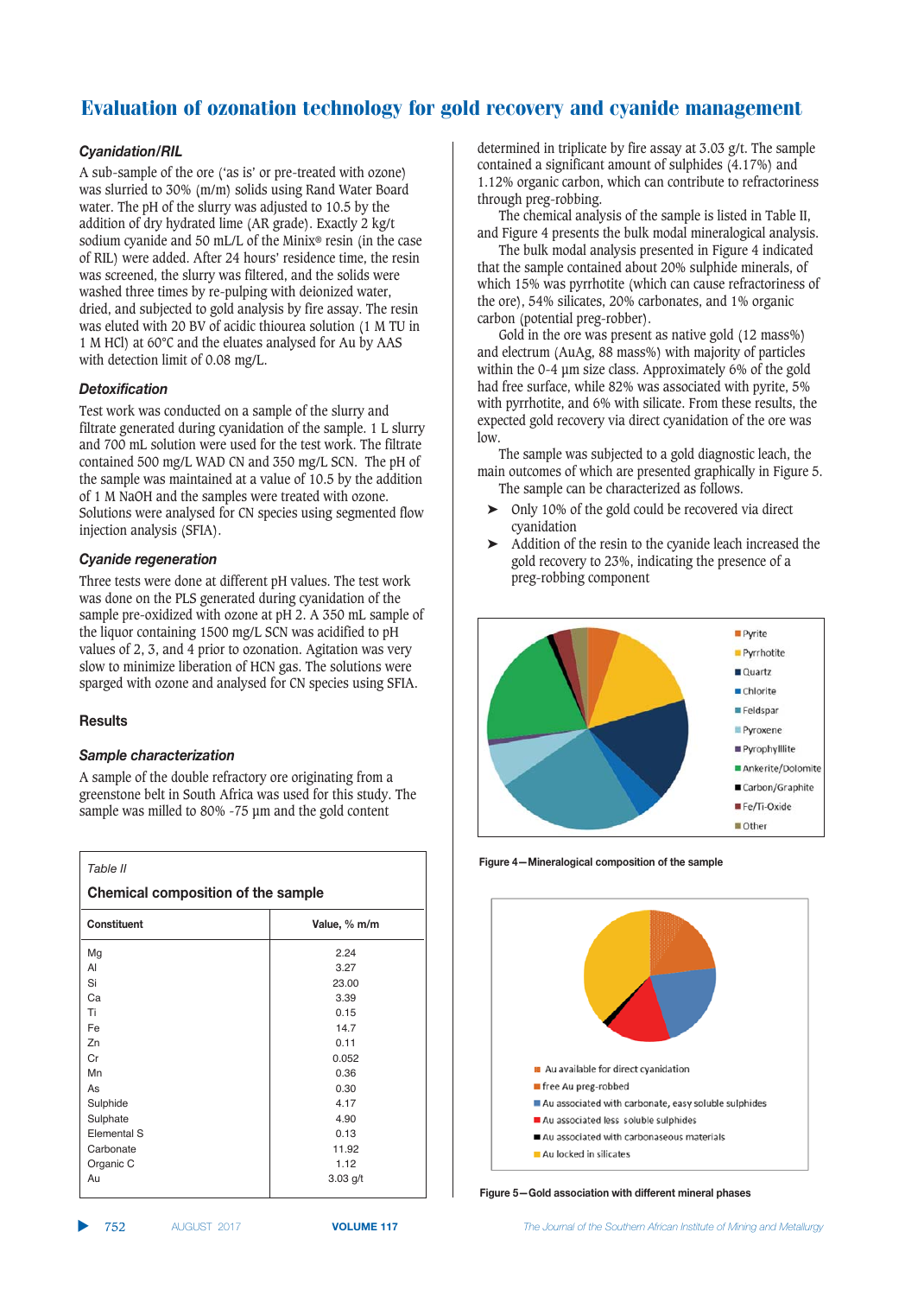- ➤ A significant portion of gold (22%) was locked in carbonates and easily soluble sulphides
- ➤ Around 16% of the gold was recovered after treatment of the sample with  $5 \text{ M HNO}_3$  (this gold was associated with less soluble sulphide minerals)
- ➤ Roasting of the sample was targeted at the destruction of organic carbon in order to liberate gold associated with it. This fraction of the gold accounted for approximately 1.6% of the total gold present in the sample
- ➤ The rest of the gold in the sample (38%) was not available for leaching and was probably locked in the silicate minerals.

#### **Ore pre-treatment via ozonation**

Eight pre-treatment tests were conducted at different conditions. The main outcomes are listed in Table III. Continuous acid addition was required to control the pH as the sample contained a significant amount of carbonates. Consequently, substantial amounts of Mg and Ca was leached, although Ca was simultaneously precipitated as gypsum for tests 1, 2, and 6–8. Additionally, relatively high amounts of Fe, Mg, Mn, Zn, and As were solubilized at  $\text{pH} \leq 3$ .

At low pH values, oxidation of sulphides occurred according to the following reaction (González-Anaya, Nava-Alonso, and Pecina-Treviño, 2011):

$$
2FeS_2 + 5O_3 + 2H_2O \rightarrow 2Fe^{3+} + 4SO_4^{2-} + 2H^+ \tag{5}
$$

The mineralogical analysis of the leach residues (Figure 6) indicated that mostly pyrrhotite was leached, while pyrite was unreactive under the conditions tested.

For the tests conducted at pH 6 and 7, negligible amounts of Ca, Mg, and sulphate were detected in the solutions. At high pH very little or no carbonate dissolution was observed, and ferric ions produced from sulphide minerals according to Equation [5] were hydrolysed to form ferric hydroxide.

Test 5, which was conducted at natural pH, indicated that acid was generated during ozonation as the pH decreased from 7.6 to 7.1 after 60 minutes of ozonation, presumably due to the occurrence of reaction [5].

In order to evaluate the effects of pre-acidification and ozonation separately, test 6 was conducted at pH 2 but without ozone addition. Treatment with acid only resulted in similar or lower dissolutions of Fe, As, Zn, and Mn, with a significant portion of the pyrrhotite dissolving. It was noted that the acid consumption during pre-acidification was higher than in test 2, when ozone was added, *i.e.* 218 *vs* 140 kg/t. The difference in acid consumptions proved that during ozonation, acid was generated by the oxidation of sulphides.

With an extended oxidation time and increased temperature applied during ozonation at pH 2 (tests 7 and 8, respectively), the acid consumption, as well as the extraction of base metals and arsenic, increased.

#### *Eold recovery after pre-treatment*

The residues generated in the pre-oxidation experiments were subjected to cyanidation and resin-in-leach (RIL) tests

| Table III                                              |                             |                           |                |                |          |          |    |  |  |  |  |  |  |
|--------------------------------------------------------|-----------------------------|---------------------------|----------------|----------------|----------|----------|----|--|--|--|--|--|--|
| <b>Extraction of the elements during pre-treatment</b> |                             |                           |                |                |          |          |    |  |  |  |  |  |  |
| Test                                                   | Targeted pH                 | $H2SO4$ consumption, kg/t | Dissolution, % |                |          |          |    |  |  |  |  |  |  |
|                                                        |                             |                           | Fe             | Mg             | Мn       | Zn       | As |  |  |  |  |  |  |
|                                                        |                             | 238                       | 17             | 43             | 61       | 30       | 14 |  |  |  |  |  |  |
| っ                                                      | 2                           | 140                       | 16             | 33             | 51       | 32       | 20 |  |  |  |  |  |  |
| 3                                                      | 3                           | 27                        | 1              | 8              | 15       | 17       | 0  |  |  |  |  |  |  |
|                                                        | 6                           | 4.4                       | $\Omega$       | $\overline{2}$ | $\Omega$ | 3        | 0  |  |  |  |  |  |  |
| 5                                                      | Natural (7)                 | $\cup$                    | $\Omega$       | 1              | $\Omega$ | $\Omega$ | 0  |  |  |  |  |  |  |
| 6                                                      | $2$ (no $O_3$ )             | 218                       | 17             | 48             | 64       | 11       | 2  |  |  |  |  |  |  |
|                                                        | 2 (180 min)                 | 160                       | 21             | 45             | 62       | 34       | 31 |  |  |  |  |  |  |
| 8                                                      | 2 (240 min, $45^{\circ}$ C) | 212                       | 28             | 62             | 87       | 65       | 47 |  |  |  |  |  |  |



Figure 6-Effect of pre-treatment of sulphide minerals in the sample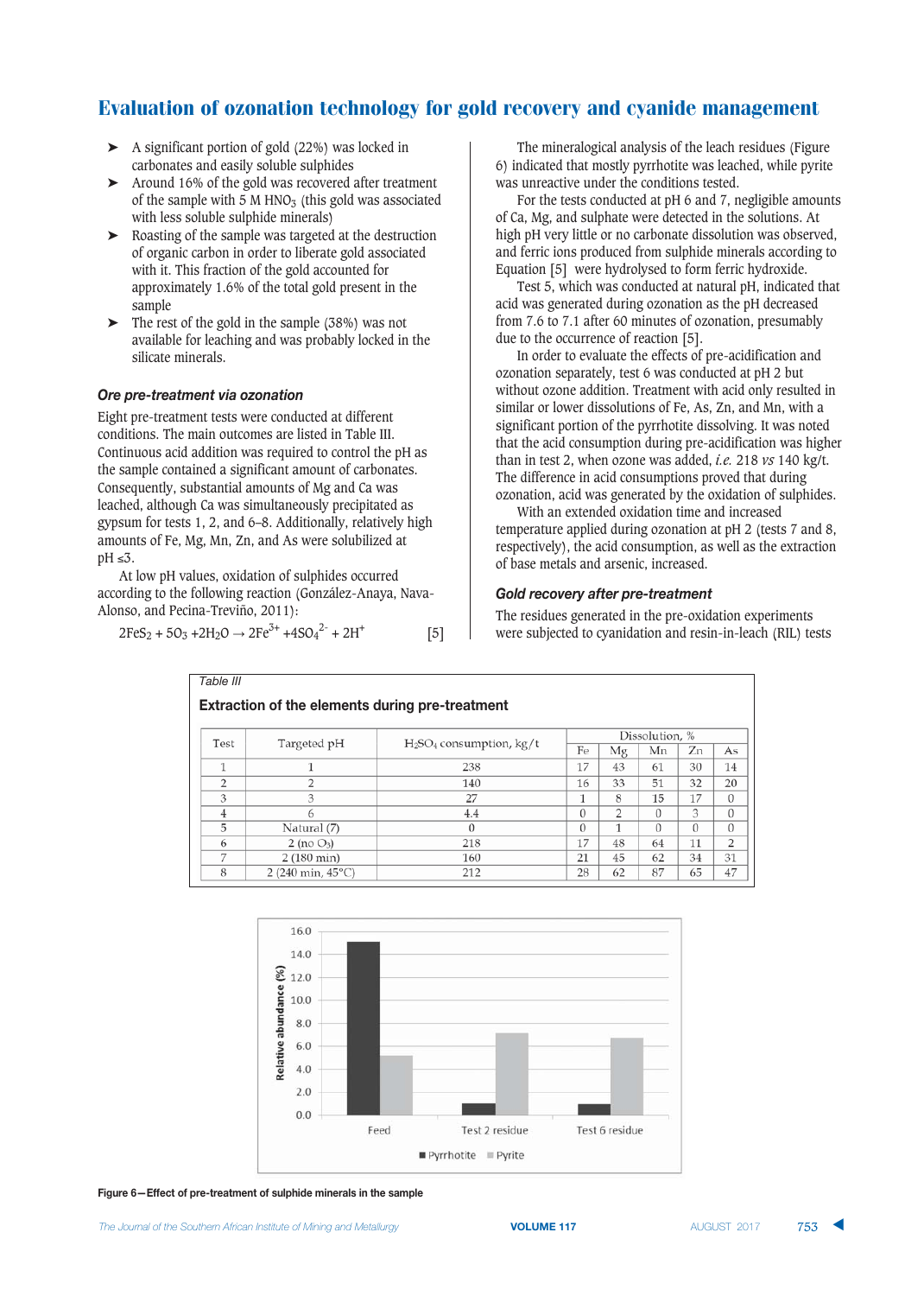

Figure 7-Effect of pre-treatment on recovery of gold



#### Figure 8-Cyanide consumption and thiocyanate formation during cyanidation

to evaluate the effect of ozonation on subsequent gold recovery. Figure 7 shows the results of these tests.

Pre-oxidation with ozone at pH 1 and 2 improved gold recoveries via cyanidation significantly, from 9% to 42–55%. Moreover, after pre-treatment at pH 1 subsequent cyanidation and RIL tests resulted in similar gold recovery values, indicating that ozonation destroyed the preg-robbing component in the ore. Pre-oxidation at pH 3 and above did not result in improved gold extraction, probably due to the formation of a passivating layer of ferric hydroxide on the surface of the sulphide minerals, which prevented further oxidation of sulphides and liberation of gold.

Pre-acidification to pH 2 (test 6) prior to cyanidation resulted in increased Au recovery via cyanidation as well as RIL (22% and 50% respectively) compared to the sample 'as is'. However, the improvement in gold recovery was lower than for test 2 (ozone was added at pH 2). An extended ozonation time improved Au extraction even further (tests 7 and 8).

#### *Reagent consumptions and thiocyanate formation*  $after$  *<u>ozonation</u>*

Cyanide added to the slurries could be consumed by sulphur species (reactive sulphide minerals and some possible intermediate products of sulphide oxidation such as elemental sulphur and thiosulphate) with the formation of

thiocyanate as per the equations below (Gok, 2010):

- $Fe_7S_8 + CN^- \rightarrow 7FeS + SCN$ <sup>-</sup> [6]
- $FeS_2 + 4CN^- +3O_2 + 6H_2O \rightarrow 4Fe(OH)_3 +4SCN$  [7]

$$
S^{\circ} + CN^{-} \rightarrow SCN
$$
 [8]

$$
S_2O_3^{2-} + CN \rightarrow SCN - + SO_3^{2-} \tag{9}
$$

$$
S_4O_6^{2-} + CN^- \rightarrow 2SCN^- + 2SO_3^{2-}
$$
 [10]

Figure 8 shows the thiocyanate concentrations formed in the leach liquors and corresponding cyanide consumption during the various tests.

During direct cyanidation of the 'as is' sample, a cyanide consumption of 0.8 kg/t was reported, which is probably attributable to reaction with highly reactive sulphides. Pretreatment conducted at low pH values  $(\leq 3)$  resulted in increased cyanide consumptions, presumably due to additional liberation of pyrite particles after carbonates and pyrrhotite were dissolved and/or intermediate products of sulphide oxidation were formed during ozonation.

It was expected that an extended oxidation time or increased temperature would improve the extent of oxidation of sulphur species to sulphate and minimize cyanide consumption downstream. Nevertheless, additional tests conducted (tests 7 and 8) for prolonged oxidation times did not decrease the subsequent cyanide consumption.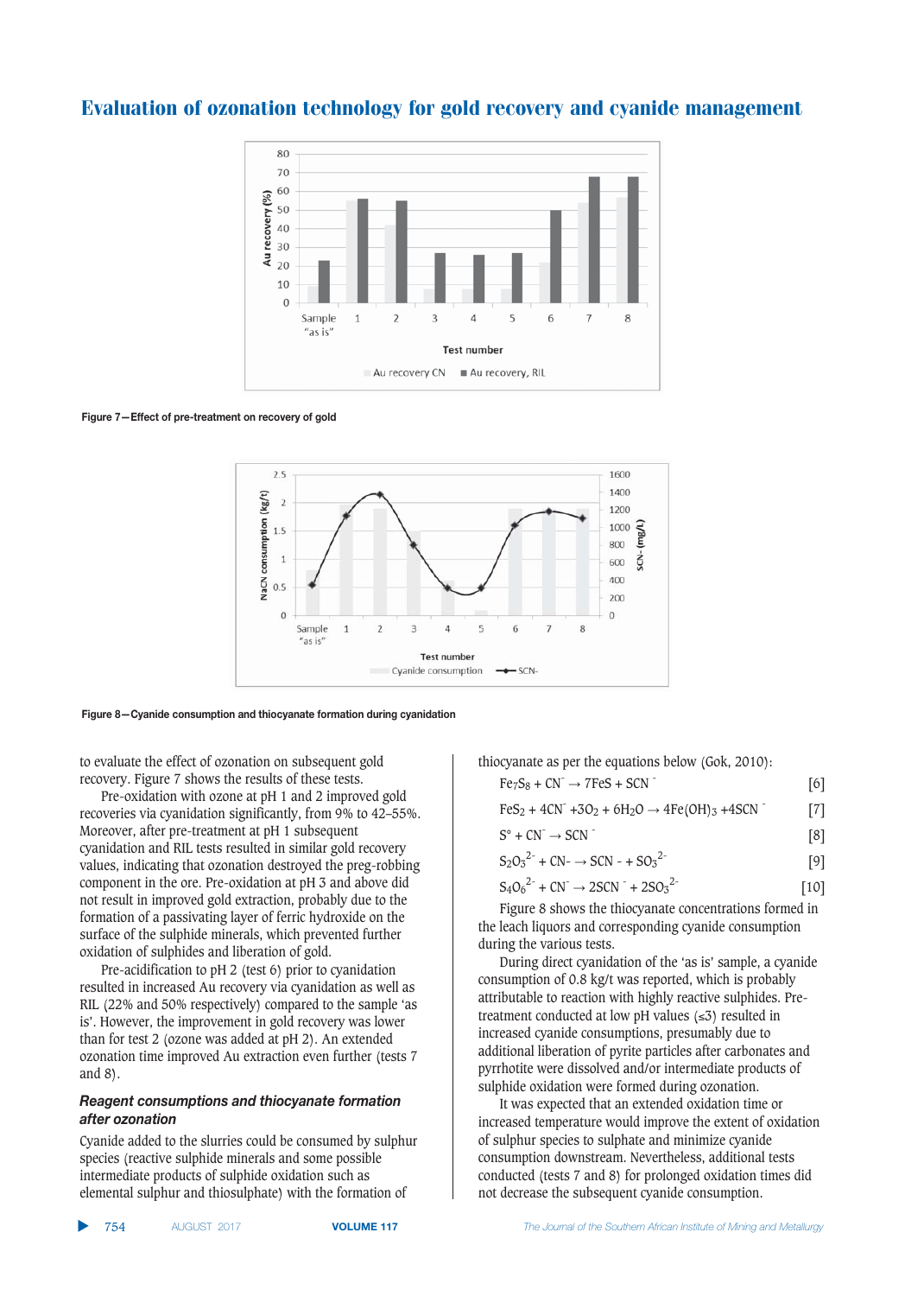

**Figure 9—Kinetics of cyanide detoxification** 

However, a decrease in subsequent cyanide consumption was observed after pre-oxidation within the higher pH range (between 6 and 8). A similar trend was observed by Carrillo-Pedroza and Salinas-Rodríguez (2012). The decrease in cyanide consumption and SCN- formation was attributed to the formation of ferric hydroxide on the surface of the sulphides during oxidation, which inhibited further dissolution of the sulphide minerals.

#### $Cyanide$  *detoxification*

The tailings from the cyanidation tests were subjected to cyanide detoxification tests. The filtrate contained 500 mg/L WAD CN and 350 mg/L SCN. No SAD CN was detected in the samples. Detoxification was done at pH of 10.5. At a high pH and excessive ozone addition, the following reactions would be expected to take place (Parga, Shukla, and Carrillo-Pedroza, 2003):

$$
O_3 + CN^- \rightarrow OCN^- + O_2 \tag{11}
$$

$$
SCN + 2 O_3 + H_2O \rightarrow SO_4^{2-} + CNO^{2} + O_2 + 2H^{+}
$$
 [12]

 $2CNO^+ + 3O_3 + H_2O \rightarrow 2HCO_3^- + N_2 + 3O_2$  [13]

The thiocyanate and WAD cyanide concentration profiles in the slurry and filtrate samples achieved during the tests are presented in Figure 9.

Similar rates of CN<sup>-</sup> and SCN<sup>-</sup> detoxification were observed in both the slurry and filtrate samples. After 30 minutes of ozonation, more than 90% of CN<sup>-</sup> and SCN<sup>-</sup> anions were destroyed. Complete destruction of cyanide down to < 1 mg/L was achieved within 50 minutes of ozonation. The residual thiocyanate concentrations in the slurry and filtrate samples were 2 and 15 mg/L, respectively.

#### $C$ *yanide regeneration*

In an acidic medium cyanide exists mainly as hydrocyanic acid, which is less amenable to oxidation, while thiocyanate oxidation occurs at various pH values (Nava, Uribe, and Pérez, 2003). Cyanide can be regenerated from thiocyanate via ozonation at low pH according to the following reaction:

$$
SCN^{+} + O_3 + H_2O \rightarrow SO_4^{2-} + HCN + H^{+}
$$
 [14]

In order to identify the optimum conditions for thiocyanate conversion to HCN with minimal subsequent cyanide oxidation, three tests were conducted on the filtrate obtained from cyanidation of the residue generated after preoxidization of the sample at pH 2. The cyanide leach liquor, containing 1500 mg/L SCN<sup>-</sup>, was acidified to pH values of 2, 3, and 4 prior to further ozonation.

Figure 10 illustrates the efficiency of thiocyanate oxidation (in terms of fractional oxidation: *C*0-*C* and the cyanide yield *vs* time.  $\frac{C_0-C}{C_0}$ ,%)

It was found that cyanide regeneration from thiocyanate was most efficient at pH 2. After 40 minutes of ozonation, approximately 85% of the thiocyanate was oxidized to cyanide with a yield of 60%. Although oxidation of thiocyanate continued further to  $\langle 10 \text{ mg/L SCN} \rangle$  in solution, the cyanide concentration actually started to decrease. This could be attributed to either oxidation of cyanide by ozone or (most probably) liberation as HCN gas at this pH value.

At pH>3 oxidation/conversion of thiocyanate was slower and thus after 90 minutes of ozonation the residual SCNconcentration in the solution was 174 mg/L. The maximal efficiency of cyanide production was about 48%. At pH 4, oxidation of thiocyanate was rapid. However, only a 16% cyanide yield was achieved after 5 minutes of ozonation. Any cyanide formed further was oxidized quickly.

#### *Potential for implementation of ozonation at different*  $stages of gold processing$

As shown in Figure 11, in the case of the sample studied, ozonation technology has a good potential for application at different stages of gold processing. It improved the overall gold recovery and showed a high potential for the minimization of environmental impact associated with cyanidation. Moreover, regeneration of cyanide consumed by sulphur species could provide additional benefits with regard to OPEX.

There is a need to evaluate alternative options for the processing of this specific sample and provide direct OPEX and CAPEX comparisons in order to account fully for all the benefits of ozonation technology.

#### **Conclusions**

The evaluation of ozonation technology for treatment of a